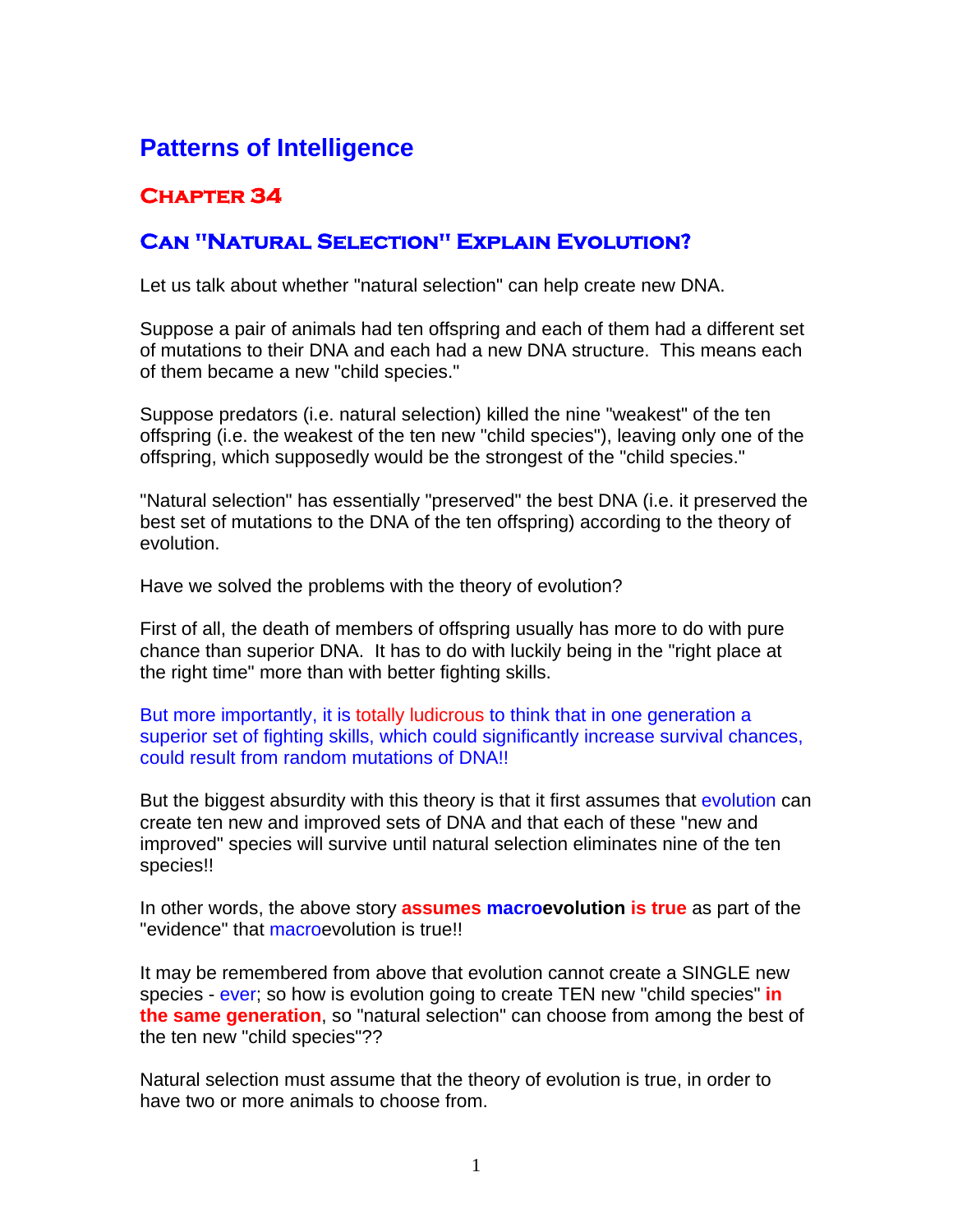What does it mean that natural selection will "preserve" the most superior DNA from among the ten "child species?" There are no "child species" to "select" from unless you assume the theory of evolution is true!!!

Evolution must be **FIRST**, then and only then can Natural Selection eliminate the inferior DNA of the weak species!!

Natural Selection cannot "work" on animals that don't exist!! **Evolution must create the animals first**, then and only then can natural selection eliminate the weak species!!

Evolutionist claim that natural selection created the animals. This is nonsense. Natural Selection doesn't create anything; **natural selection only destroys species that already exis**t.

How can you destroy something that doesn't exist??!!

And there certainly aren't ten new species created by evolution in the same generation!!

The point is that the entire concept of "natural selection" first assumes the theory of evolution is true!!

Or to put it another way, you cannot have a "first" or "second," etc. new species (to choose from) unless you first assume evolution is true.

The evolutionists, as always, use very clever logic. You avoid and ignore the mathematical problems with evolution by assuming that evolution is true and that evolution can create ten viable new child species, in roughly the same time period, so that natural selection can preserve the DNA of one of the ten new species!!

How can you use an assumption that evolution is true (which is the only way to obtain any of the "child species" to select from) as part of the "evidence" for natural selection and evolution!!

The ten viable species come from the vivid imaginations of evolutionists.

While "natural selection" may be a viable theory when considering examples of microevolution, it must be remembered that microevolution has nothing to do with creating new DNA. **"Natural selection" combined with microevolution will never generate macroevolution.**

Try writing a vastly superior computer program using "natural selection" and see if it will lead to a superior computer program. It won't work because none of the